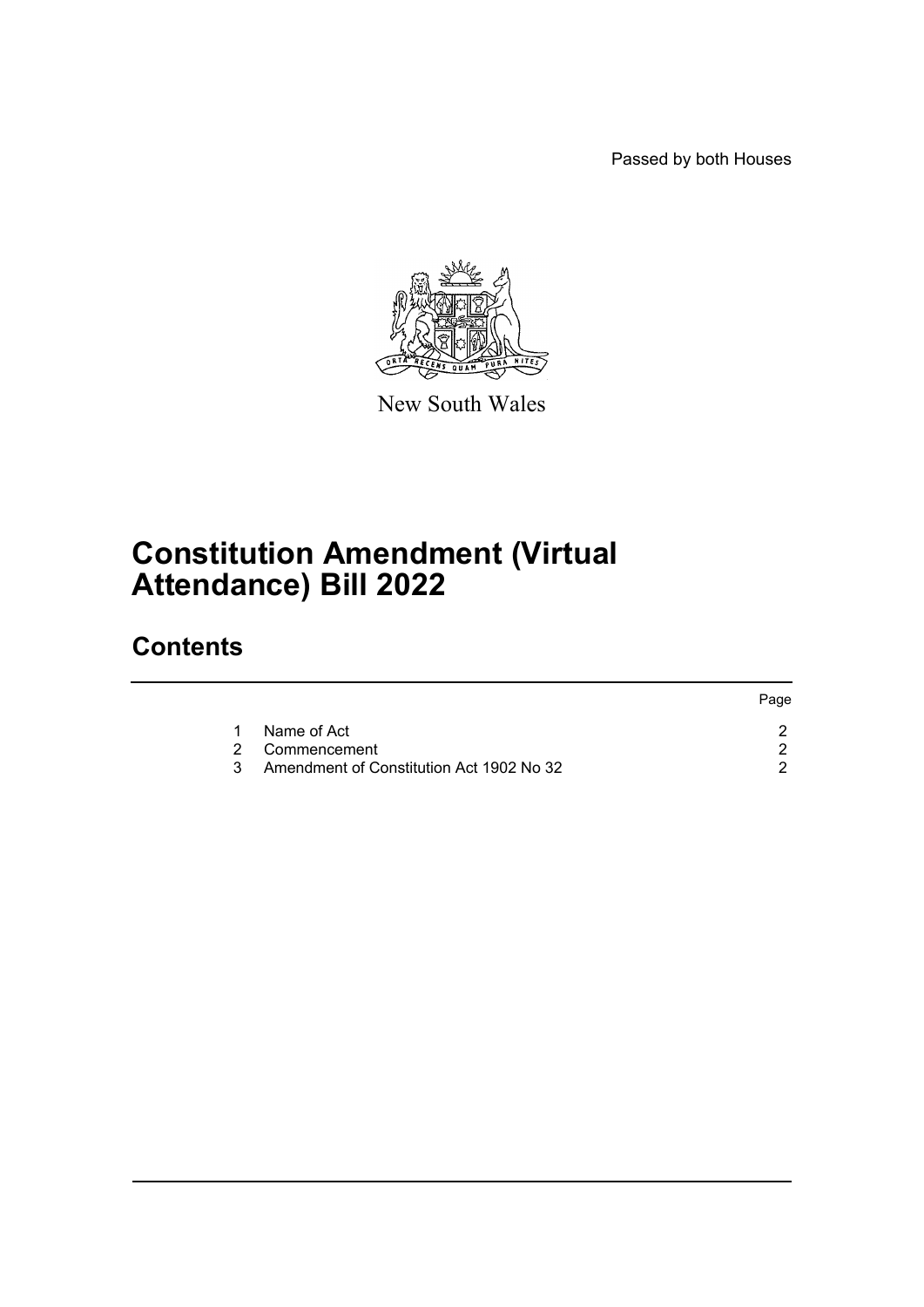*I certify that this PUBLIC BILL, which originated in the LEGISLATIVE COUNCIL, has finally passed the LEGISLATIVE COUNCIL and the LEGISLATIVE ASSEMBLY of NEW SOUTH WALES.*

*Legislative Council 2022* *Clerk of the Parliaments*

New South Wales

# **Constitution Amendment (Virtual Attendance) Bill 2022**

Act No , 2022

An Act to amend the *Constitution Act 1902* to enable members of Parliament to attend meetings of Houses of Parliament remotely.